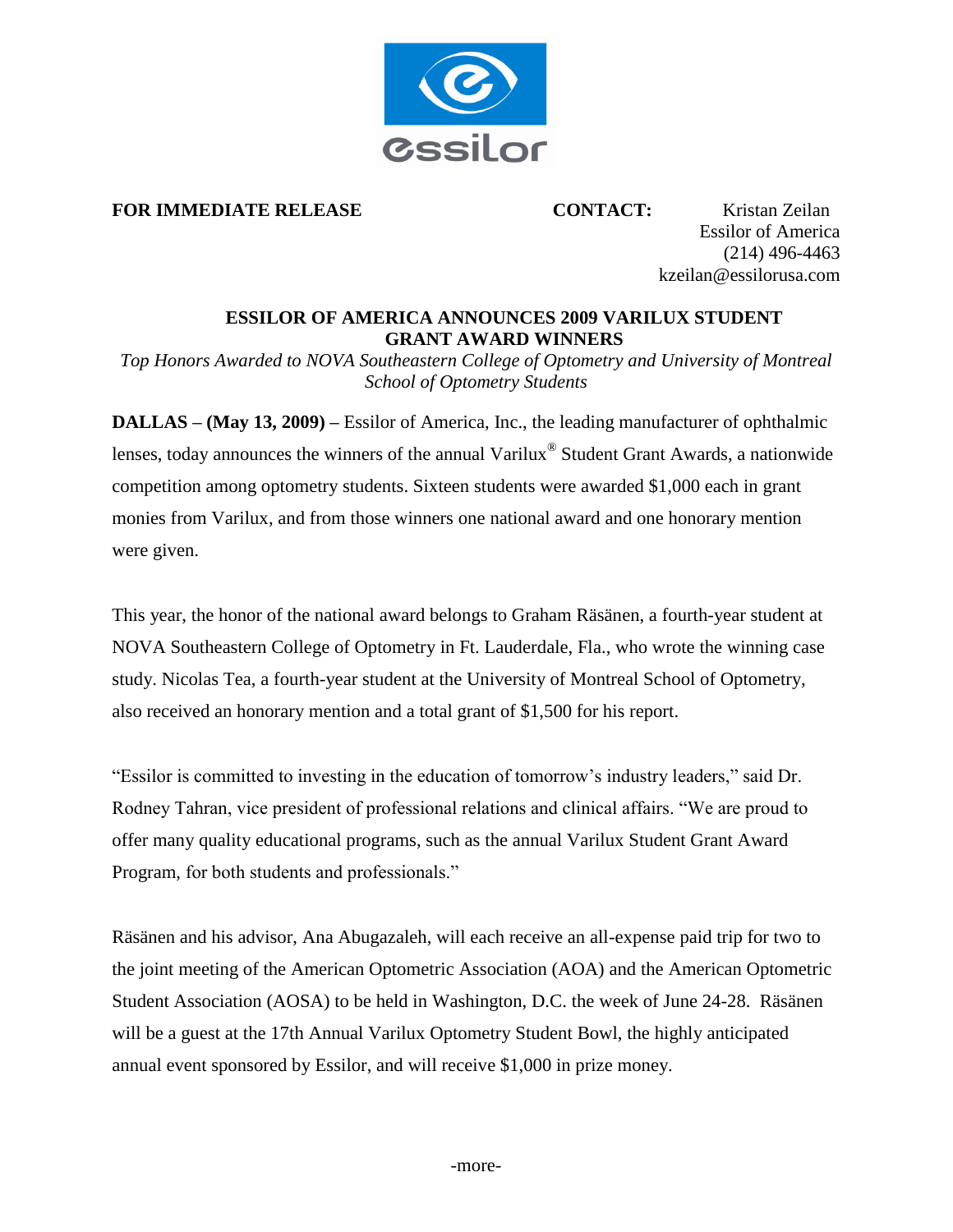### **Essilor Announces Varilux Student Grant Winners**/Page 2

Judges reviewed all case studies based on criteria such as dispensing skills, application of Varilux lenses to the patient's needs, analysis of the care, and analysis of the lens design and lens performance.

Both Räsänen's case report, "New Lens Technology Solves Patient Problems," and Tea's case report, "New Varilux Physio  $F - 360^{\circ}$  Fitting," are available to view at www.essilorusa.com under the "Services" section.

### **Other 2009 winners are listed below:**

- Meghan Elkins, Southern College of Optometry
- Manyu Debra Cheung, University of California at Berkeley School of Optometry
- Ryan J. Brown, Michigan College of Optometry
- Brandon Mayes, Northeastern State University
- Amy L. Kohen, Pennsylvania College of Optometry
- Jennifer E. Nance, Indiana University College of Optometry
- Casey C. Bartz, Illinois College of Optometry
- Brian Parker, Southern California College of Optometry
- Lea Young, University of Houston College of Optometry
- Marc K. Lay, State University New York College of Optometry
- Deanne Wehner, University of Missouri St. Louis College of Optometry
- Matthew Bauer, New England College of Optometry
- Brent Hopfauf, University of Waterloo, School of Optometry
- Christopher McQuivey, The Ohio State University College of Optometry

Essilor is the leading manufacturer of optical lenses in the United States and is the market leader in progressive, high-index and anti-reflective coated lenses. A pioneer in the development and production of ophthalmic lenses, Essilor employs more than 8,500 people throughout North America. Essilor manufactures optical lenses under the Varilux<sup>®</sup>, Crizal<sup>®</sup>, DEFINITY<sup>®</sup> Thin&Lite®, and other Essilor brand names. Essilor Laboratories of America (ELOA) is the largest, and most trusted, optical lab network in the U.S. and offers a wide choice of services and lens brands, including Essilor premium lenses, to eye care professionals across the nation. Essilor of America, Inc. (Essilor) is a subsidiary of Paris-based Essilor International, S.A., a publicly held company traded on the Euronext Paris stock exchange (Reuters: ESSI.PA).

*# # #*

13515 North Stemmons Freeway Dallas, Texas 75234 1-800-Essilor